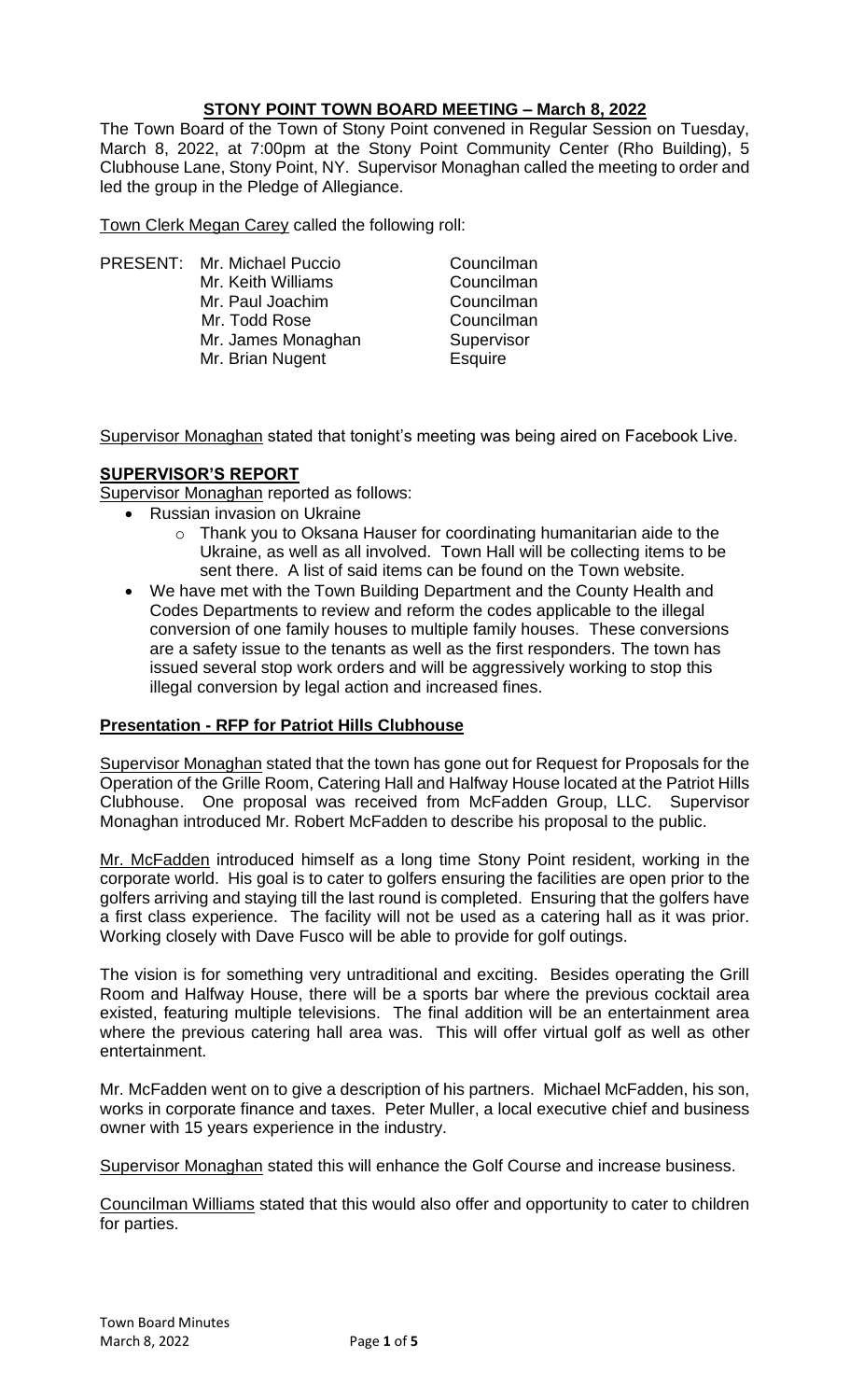# **ACTION**

A motion was made by Supervisor Monaghan, seconded by Councilman Joachim and unanimously carried by a voice vote of those board members present to authorize Town Council, working in conjunction with members of the Town Board and the Town's Finance Director to negotiate and finalize an agreement with the McFadden Group, LLC to Operate the Grille Room, Catering Hall and Halfway house located at the Patriot Hills **Clubhouse** 

## **POLICE DEPARTMENT REPORT/BUSINESS**

Chief Finn read the following report:

| Police Department Report for the Month of February 2022. |                                                    |                             |
|----------------------------------------------------------|----------------------------------------------------|-----------------------------|
| Number of calls for service:                             |                                                    | 684                         |
| Number of reported accidents:                            |                                                    | 24                          |
| Number of arrests:                                       |                                                    | 25                          |
| (4) Felonies                                             | (18) Misdemeanors                                  | (1) Violations (3) Warrants |
| Fuel Usage:                                              |                                                    | 1247.4 gallons              |
| Sum Total of all traffic enforcement action:             |                                                    | 94                          |
| Number of Youth Officer sponsored events:                |                                                    | 5                           |
| Number of commercial vehicle enforcement details:        |                                                    |                             |
| Number of traffic/special enforcement details:           |                                                    | 0                           |
| Number of training hours:                                |                                                    | <b>160 hrs</b>              |
| Total fees collected:                                    |                                                    | \$90.00                     |
|                                                          | (Foil \$0.00, Prints \$20.00, and Reports \$70.00) |                             |

Youth events: February: Youth Court Training on the 1<sup>st</sup>, 3<sup>rd</sup>, 9<sup>th</sup> and 17<sup>th</sup>. PAL meeting on the 15<sup>th</sup>.

Upcoming Youth Events: Youth Court Training on the 3<sup>rd</sup> and 10<sup>th</sup>. PAL Meeting on the 22<sup>nd</sup>. North Rockland Youth Academy will begin in March.

## • **Chief Finn's Time Record**

A motion was made by Supervisor Monaghan, seconded by Councilman Joachim and unanimously carried by a voice vote of all board members present to approve Chief Finn's time record for the month of February 2022 as presented.

## • **Overtime and Sick Leave Reports**

A motion was made by Supervisor Monaghan, seconded by Councilman Joachim and unanimously carried by a voice vote of those board members present to approve the overtime and sick leave reports as presented for the month of February 2022.

## **RCDA Proposal for Alternative to Prosecution**

 A motion was made by Supervisor Monaghan, seconded by Councilman Joachim and unanimously carried by a voice vote of those board members present to authorize SPPD to put into effect the proposal from the Rockland County District Attorney's Office for the alternative to Prosecution.

## **PURCHASE ORDER REQUEST**

 A motion was made by Councilman Puccio, seconded by Councilman Joachim and unanimously carried by a voice vote of those board members present to approve the following purchase orders:

| Golf Course<br>PO#3488                             | <b>Plant Food Company</b>              | SS. | 31,992.41                |
|----------------------------------------------------|----------------------------------------|-----|--------------------------|
| <b>Highway Department:</b><br>PO# 3489<br>PO# 3490 | <b>Cedar Pond Tree</b><br>Navistar Inc | \$. | 4,000.00<br>\$218,850.25 |

 $\sim$   $\sim$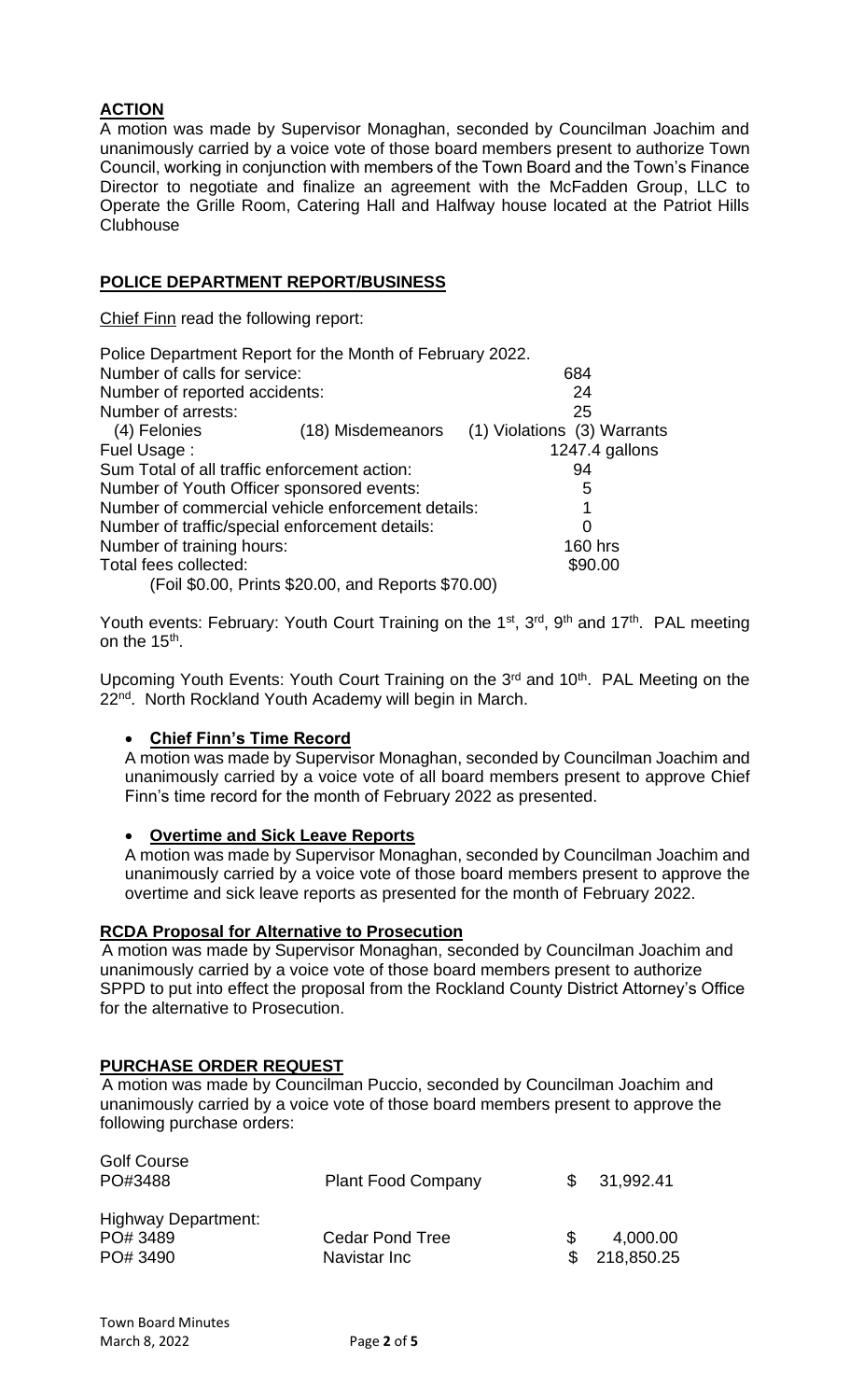Sewer Department:<br>PO#3493

Hush Electric Contracting  $$ 2,850.00$ 

## **AUDIT OF BILLS**

Megan Carey, Town Clerk, presented the following bills to the Town Board for audit and a motion was made by Councilman Puccio, seconded by Councilman Williams and unanimously carried by a voice vote of those board members present to approve the bills as presented for payment:

#### **GENERAL FUND MARCH 8, 2022**

| <b>FUND</b>         | <b>CLAIM#</b> | <b>FUND TOTAL</b> |
|---------------------|---------------|-------------------|
| General             | 199-258       | \$313,473.77      |
| Highway             | 77-99         | 46,398.47         |
| <b>Sewer</b>        | 53-69         | 57,699.84<br>\$.  |
| Enterprise          | 40-62         | \$23,617.72       |
| Ambulance           | $6 - 7$       | 34,707.54<br>\$   |
| Solid Waste         |               | 2,862.92<br>\$    |
| <b>Street Light</b> | 4             | 19,268.19<br>\$   |

**MINUTES** - A motion was made by Supervisor Monaghan, seconded by Councilman Williams and unanimously carried by a voice vote of those board members present to approve the minutes of February 22, 2022.

### **DEPARTMENTAL REPORTS**

Megan Carey, Town Clerk offered the following reports for the record:

#### **Architectural Review Board**

| From: 2/01/2022              | To: 2/28/2022 |
|------------------------------|---------------|
| <b>Applications Received</b> |               |
| <b>Applications Approved</b> |               |
| <b>Applications Pending</b>  | 0             |

Fees Collected \$700.00

#### **Building & Zoning Department**

| February 2022                                 |             |
|-----------------------------------------------|-------------|
| <b>Applications Received</b>                  | 16          |
| Applications Returned/Withdrawn               |             |
| <b>Applications Denied</b>                    |             |
| <b>Building &amp; Blasting Permits Issued</b> | 8           |
| <b>Applications Pending</b>                   | 8           |
| <b>Certificate of Occupancy</b>               | 4           |
| <b>Certificate of Compliance</b>              | 13          |
| <b>Fees Collected</b>                         | \$11,120.00 |

#### **Planning Board**

| To: 2/28/2022              |                                 |
|----------------------------|---------------------------------|
|                            |                                 |
|                            |                                 |
| <b>Amended Subdivision</b> |                                 |
|                            |                                 |
|                            |                                 |
|                            |                                 |
|                            |                                 |
|                            |                                 |
|                            |                                 |
|                            |                                 |
|                            | 3<br>1<br>1<br>g<br>\$15,905.00 |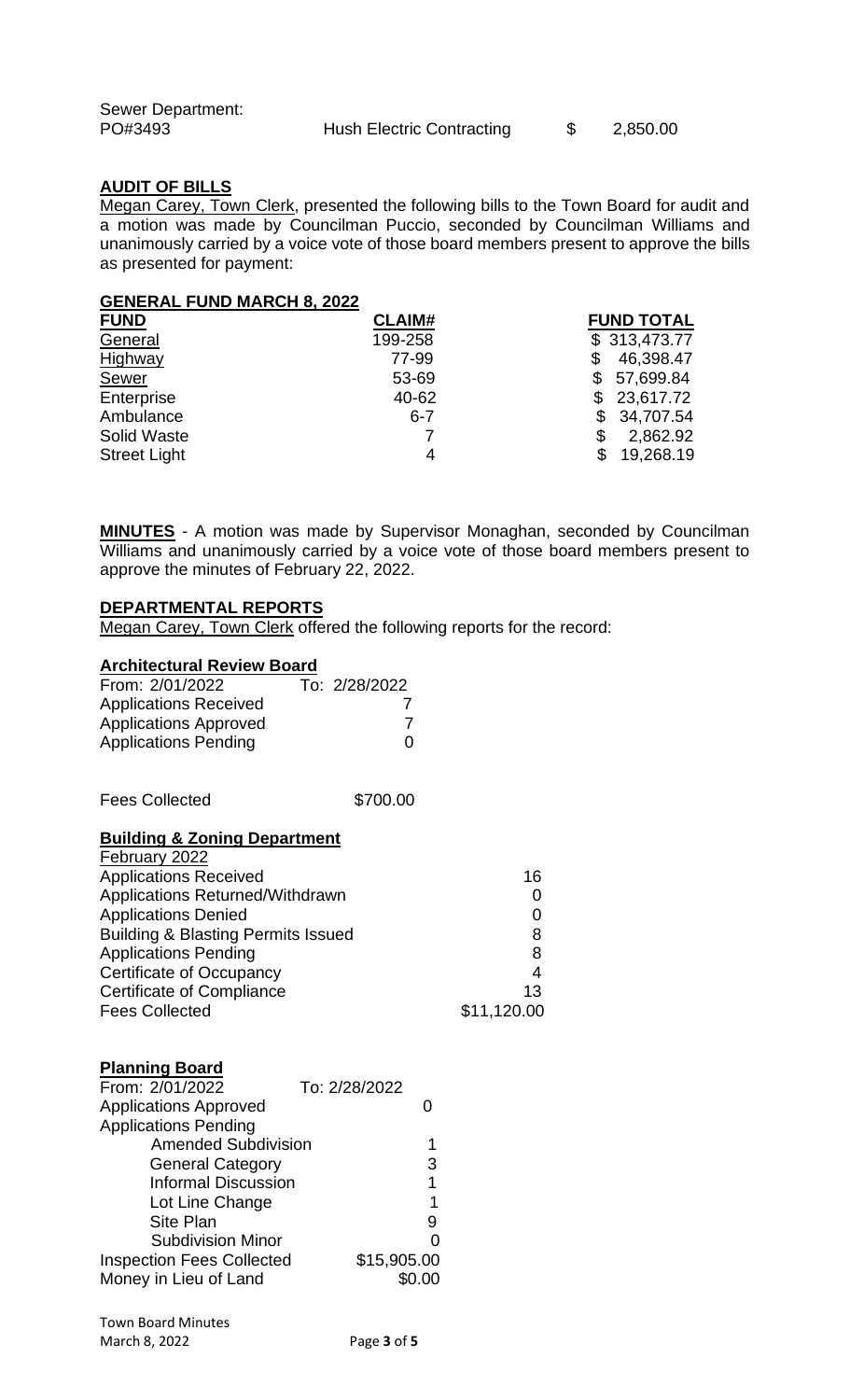Submitted by the Planning Board Clerk

## **Zoning Board of Appeals**

| 2/1/2022                        | to | 2/28/2022 |          |
|---------------------------------|----|-----------|----------|
| <b>Applications Received</b>    |    |           |          |
| Applications Returned/Withdrawn |    |           |          |
| <b>Applications Denied</b>      |    |           | 0        |
| <b>Applications Pending</b>     |    |           | 4        |
| <b>Applications Approved</b>    |    |           |          |
| Area Variance                   |    |           |          |
| <b>Fees Collected</b>           |    |           | \$700.00 |

# **Town Clerk**

February 2022 Amount Paid To NYS Agriculture & Markets For Spay/Neuter Program  $\sim$  5 19.00 Amount Paid To NYS Health Dept. For Marriage Licenses  $$67.50$ <br>Amount Paid To NYS Dept. Of Environmental Conservation \$129.43 Amount Paid To NYS Dept. Of Environmental Conservation  $\frac{\$}{\$}$  129.43<br>Amount Paid To Supervisor  $\frac{\$}{\$}$  2,210.19<br>TOTAL AMOUNT REMITTED  $\frac{\$}{\$}$  2.426.12 Amount Paid To Supervisor **Amount Paid To Supervisor Amount Paid To Supervisor 6** 2,210.19 TOTAL AMOUNT REMITTED \$ 2,426.12

### **CORRESPONDENCE**

**None** 

### **PUBLIC INPUT**

None

### **Approve Retirement Payout**

A motion was made by Supervisor Monaghan, seconded by Councilman Joachim and unanimously carried by a voice vote of those board members present to approve the retirement payout for Ann Marie DePalma, Clerk Typist as presented by the finance department as per CSEA Contract.

## **Donation North Rockland Youth Football**

A motion was made by Supervisor Monaghan, seconded by Councilman Williams and unanimously carried by a voice vote of those board members present with Councilman Joachim abstaining to make a donation to North Rockland Youth Football AYF in the amount of

## **Appoint Deputy Building Inspector**

A motion was made by Supervisor Monaghan, seconded by Councilman Puccio and unanimously carried by a voice vote of those board members present to appoint Michael Dempsey to Deputy Building Inspector effective March 28, 2022.

## **Set Salary for Part Time Clerk-Youth Bureau**

A motion was made by Supervisor Monaghan, seconded by Councilman Williams and unanimously carried by a voice vote of those board members present to set salary for a Part time Clerk for the Youth Bureau at a rate of pay of \$17/hour.

## **Authorize Supervisor to Execute Release-Elkhorn Properties**

A motion was made by Supervisor Monaghan, seconded by Councilman Puccio and unanimously carried by a voice vote of those board members present to adopt the following Resolution:

## **Resolution No. 2022/7**

BE IT RESOLVED that the Town Supervisor is authorized to execute a General Release, as recommended by the attorney representing the Town, in the Matter of